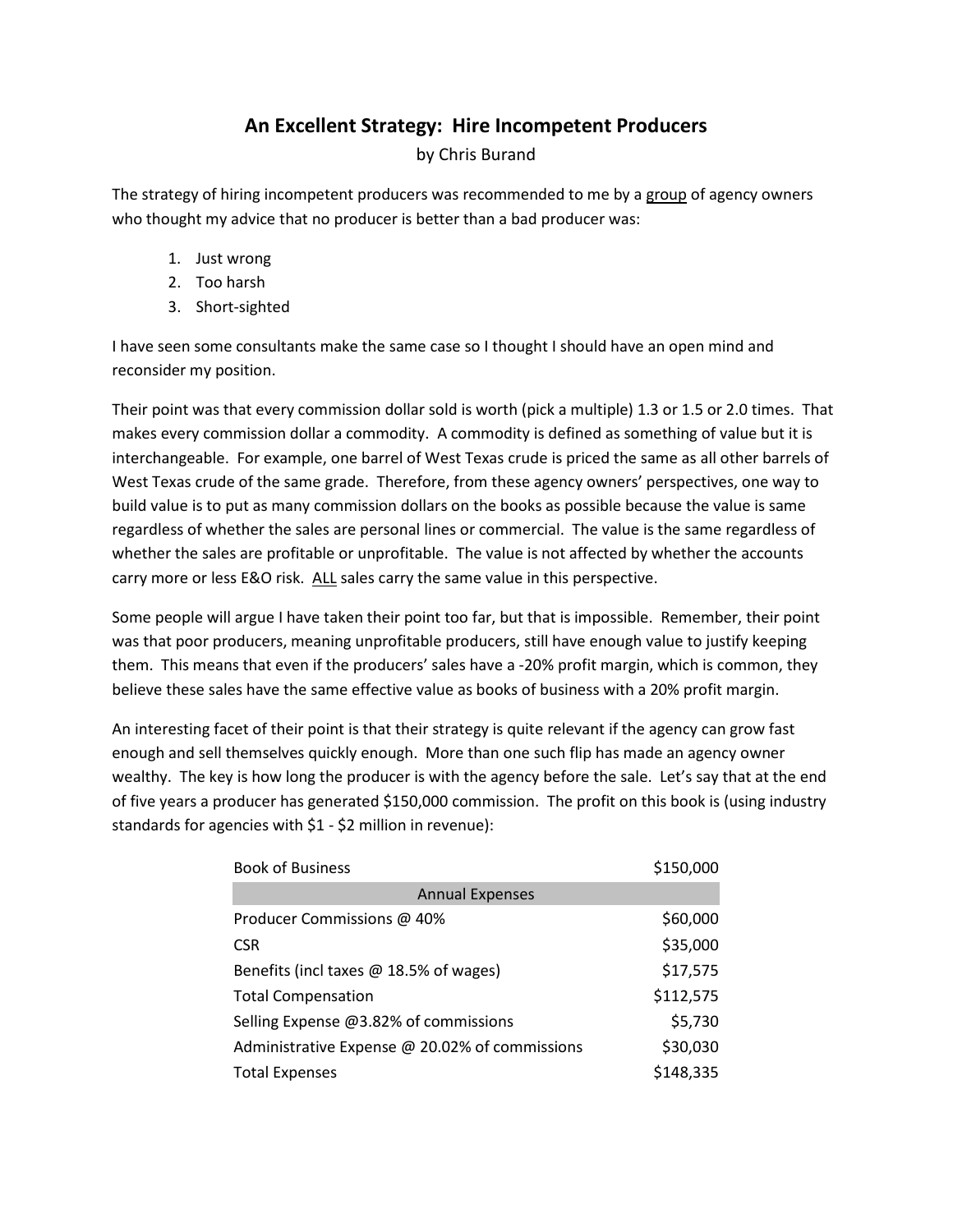This excludes all administrative wages such as the bookkeeper, receptionist, claims, and so forth. It excludes ANY owner compensation. It understates the CSR compensation too because the average commercial CSR makes much more than \$35,000. If we include these real additional expenses proportionately, this book likely is still losing money in the fifth year, anywhere from \$10,000 to \$30,000. Losses in the prior years were even greater as the book was built.

Over five years then, the agency has likely lost between \$75,000 and \$150,000 net dollars. Using \$75,000 and a one times multiple and an agency sale in year five, the agency still nets \$75,000 ((\$150,000 times 1.0 times) - \$75,000) = \$75,000.

But if the agency hangs on too long or the five-year loss is too great, this strategy fizzles. So to make this work financially, the agency owner has to have a firm and fast exit plan.

Going back to the original strategy, is the strategy posed by this group of agents a false strategy? Why not hire quality producers initially? Then the agency gets profit and value simultaneously. Besides, who in their right mind would pay the same multiple for an unprofitable book versus a profitable book? Let's use an EBITDA example. If the profit is \$25,000 and the EBITDA multiple is six, then the value is \$150,000. What is the value of a book with a profit of \$-25,000 and six times?

Why would someone pay the same multiple for a low profit book as a high profit book? For example, pay five for the former and seven for the latter. Maybe the thought is the books all average out. Why do they have to average out? If one focuses on quality producers that generate profit and value, then why should all the books not be valued at a seven times EBITDA, for example?

A poor producer cannot take an entire book, even most of a book with them if fired. If they were so good, they would not be fired. So agency owners can alleviate the issue of whether unprofitable producers are necessary by eliminating them and then reassigning their books to staff or other producers at lower commission rates, which is common when books are transitioned between producers. This is a key secret to the success some serial acquirers have achieved. They completely understand that poor producers are completely unnecessary so when they buy, they fire and they keep the business but make it profitable. Even if 20% is lost, that is 20% losing money versus 80% making money.

I truly feel for agency owners struggling to find quality producers. If it was easy, everyone would do it. Is hiring poor producers really the solution though? My experience, and I've seen the hard data, is that when agency owners properly prepare their agencies for finding quality producers, use the right interviewing tools and tests, and create a quality development/management plan, successful hire percentages quadruple. All the work, and it is a lot of work, is upfront before the hire and given all that agency owners already have to do, finding the time and energy for this key element is not so easy, but it is essential if the goal is to truly build profit and value.

*Chris Burand* is president of Burand & Associates, LLC, an insurance agency consulting firm. Readers may contact Chris at (719) 485-3868 or by e-mail at chris@burand-associates.com.